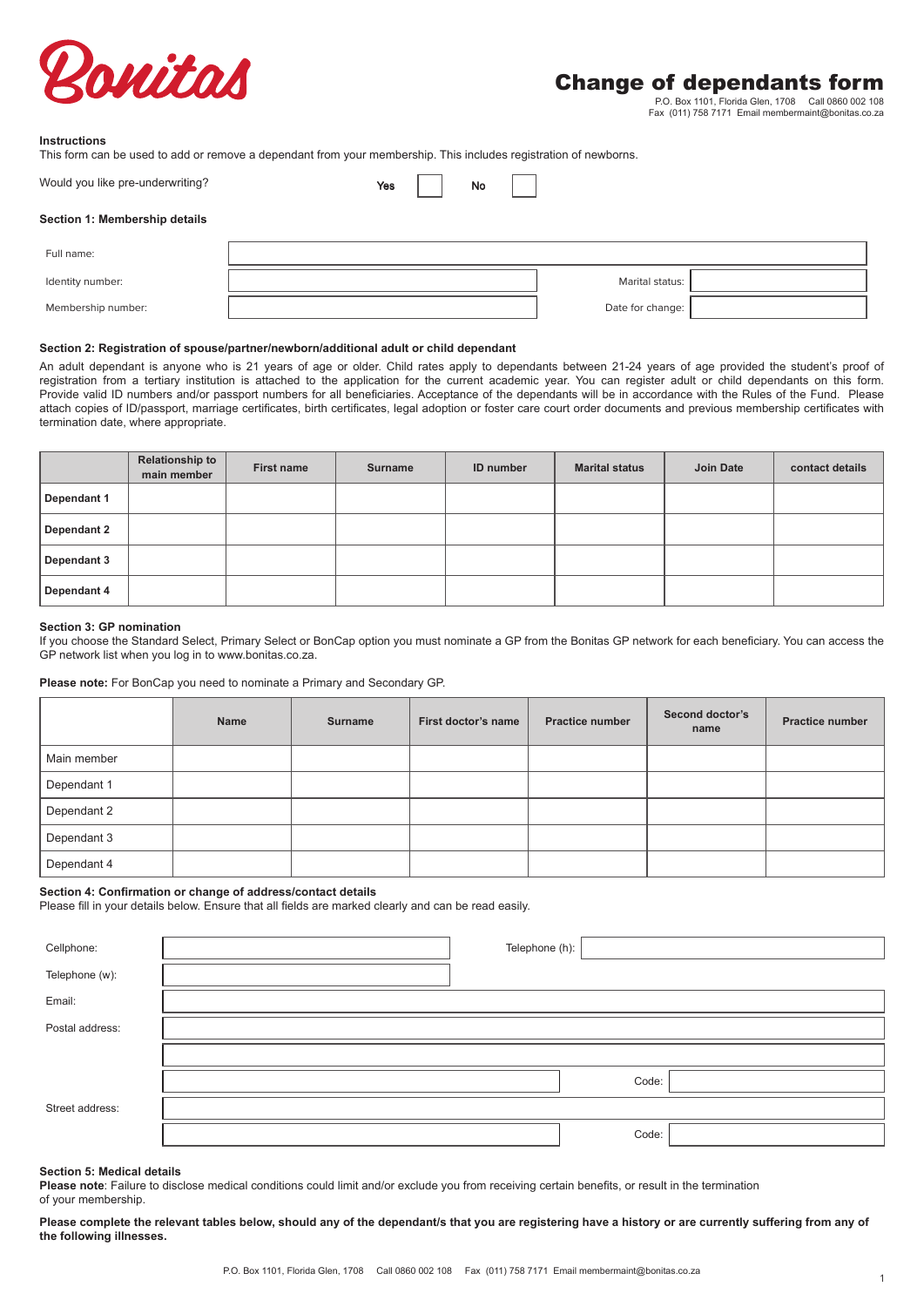| 1. Chronic illnesses (for example, raised cholesterol, heart problems, diabetes, high or low blood pressure, asthma, |  |  |  |  |  |
|----------------------------------------------------------------------------------------------------------------------|--|--|--|--|--|
| depression or thyroid disorder).                                                                                     |  |  |  |  |  |

Yes | | No

| <b>Name</b>                                                                                                                                                     | <b>Illness</b>      | Is the dependant<br>being treated?      | Date of first<br>treatment | Date of last treatment   |  | Name of medicine     |  | Name of GP or<br>specialist |  |
|-----------------------------------------------------------------------------------------------------------------------------------------------------------------|---------------------|-----------------------------------------|----------------------------|--------------------------|--|----------------------|--|-----------------------------|--|
|                                                                                                                                                                 |                     |                                         |                            |                          |  |                      |  |                             |  |
|                                                                                                                                                                 |                     |                                         |                            |                          |  |                      |  |                             |  |
| 2. Gastrointestinal disorders (for example, heartburn, stomach disorder, Crohn's disease or ulcerative colitis).                                                |                     |                                         |                            |                          |  | Yes                  |  | No                          |  |
| <b>Name</b>                                                                                                                                                     | <b>Illness</b>      | Is the dependant<br>being treated?      | Date of first<br>treatment | Date of last treatment   |  | Name of medicine     |  | Name of GP or<br>specialist |  |
|                                                                                                                                                                 |                     |                                         |                            |                          |  |                      |  |                             |  |
|                                                                                                                                                                 |                     |                                         |                            |                          |  |                      |  |                             |  |
| 3. Muscle, bone, skin or nerve disorders (for example, back and neck-related conditions, arthritis, multiple sclerosis,<br>knee or hip ailments and psoriasis). |                     |                                         |                            |                          |  | Yes                  |  | No                          |  |
| <b>Name</b>                                                                                                                                                     | <b>Illness</b>      | Is the dependant<br>being treated?      | Date of first<br>treatment | Date of last treatment   |  | Name of medicine     |  | Name of GP or<br>specialist |  |
|                                                                                                                                                                 |                     |                                         |                            |                          |  |                      |  |                             |  |
| 4. Urinary and reproductive disorders (for example, kidney stones, prostate disorders, endometriosis, ovarian cysts or                                          |                     |                                         |                            |                          |  |                      |  |                             |  |
| menstrual disorders).                                                                                                                                           |                     |                                         |                            |                          |  | Yes                  |  | No                          |  |
| <b>Name</b>                                                                                                                                                     | <b>Illness</b>      | Is the dependant<br>being treated?      | Date of first<br>treatment | Date of last treatment   |  | Name of medicine     |  | Name of GP or<br>specialist |  |
|                                                                                                                                                                 |                     |                                         |                            |                          |  |                      |  |                             |  |
| 5. Ear, nose or throat disorders (for example, glaucoma, cataracts, visual disorders, deafness or orthodontics).                                                |                     |                                         |                            |                          |  | Yes                  |  | No                          |  |
| <b>Name</b>                                                                                                                                                     | <b>Illness</b>      | Is the dependant<br>being treated?      | Date of first<br>treatment | Date of last treatment   |  | Name of medicine     |  | Name of GP or<br>specialist |  |
|                                                                                                                                                                 |                     |                                         |                            |                          |  |                      |  |                             |  |
|                                                                                                                                                                 |                     |                                         |                            |                          |  |                      |  |                             |  |
| 6. Blood diseases or cancer (for example, lymphoma or thalassemia)                                                                                              |                     |                                         |                            |                          |  | Yes                  |  | No                          |  |
| Name                                                                                                                                                            | <b>Illness</b>      | Is the dependant<br>being treated?      | Date of first<br>treatment | Date of last treatment   |  | Name of medicine     |  | Name of GP or<br>specialist |  |
|                                                                                                                                                                 |                     |                                         |                            |                          |  |                      |  |                             |  |
| 7. Are any of your dependants pregnant? If yes, provide details.                                                                                                |                     |                                         |                            |                          |  | Yes                  |  | No                          |  |
| Name                                                                                                                                                            | <b>Trimester</b>    | Has a doctor confirmed<br>the pregnancy |                            | <b>Expected due date</b> |  | <b>Complications</b> |  | Name of GP or<br>specialist |  |
|                                                                                                                                                                 |                     |                                         |                            |                          |  |                      |  |                             |  |
|                                                                                                                                                                 |                     |                                         |                            |                          |  |                      |  |                             |  |
| 8. Have any of your dependants had surgery in the past, or plan to have surgery in the next 12 months? If yes,<br>please provide details.                       |                     |                                         |                            |                          |  | Yes                  |  | No                          |  |
| Name                                                                                                                                                            | <b>Surgery type</b> |                                         | Date of surgery            |                          |  | Name of medicine     |  | Name of GP or<br>specialist |  |
|                                                                                                                                                                 |                     |                                         |                            |                          |  |                      |  |                             |  |
|                                                                                                                                                                 |                     |                                         |                            |                          |  |                      |  |                             |  |
|                                                                                                                                                                 |                     |                                         |                            |                          |  |                      |  |                             |  |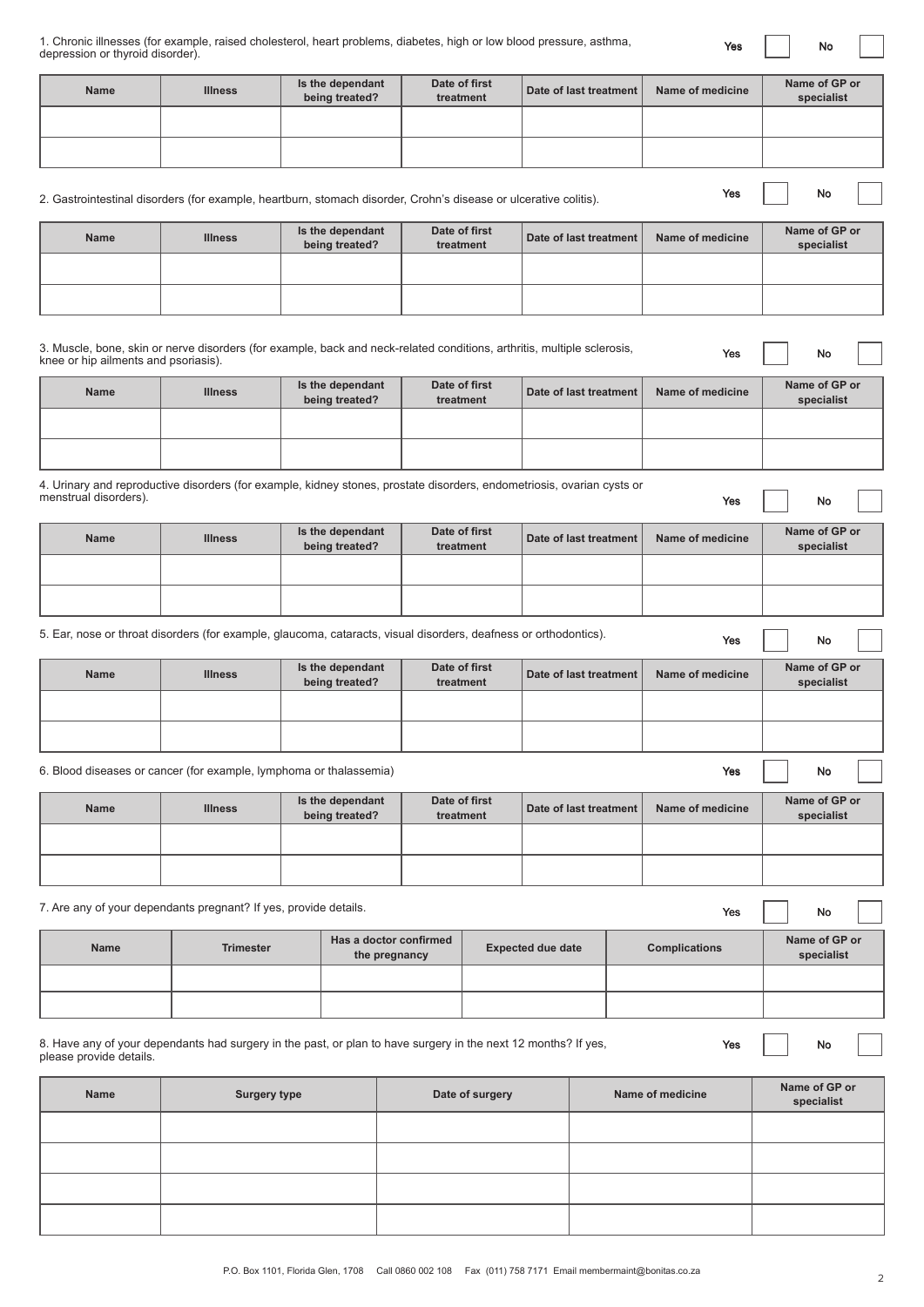| 9. Are there any other conditions or symptoms not listed above, for which medical advice, care or treatment has been recommended or received, or that could |  |  |  |                   |  |
|-------------------------------------------------------------------------------------------------------------------------------------------------------------|--|--|--|-------------------|--|
| potentially result in a medical claim in the next 12 months? If yes, please provide details.                                                                |  |  |  | $Yes \t No \t No$ |  |

| <b>Name</b> | <b>Illness</b> | Is the dependant<br>being treated? | Date of first<br>treatment | Date of last<br>treatment | Name of medicine | Name of GP or<br>specialist |
|-------------|----------------|------------------------------------|----------------------------|---------------------------|------------------|-----------------------------|
|             |                |                                    |                            |                           |                  |                             |
|             |                |                                    |                            |                           |                  |                             |

#### **Section 6: Previous medical scheme information**  Have any of your dependants had previous medical aid cover?

Yes No

Yes | No  $Yes$   $N_0$ 

If yes, please give full details of the previous membership. It is important that you specify exact membership join and termination dates for each medical scheme. Please attach a copy of your previous certificate of membership to this form. The certificate must show the termination date.

| Member's name | <b>Scheme</b> | Member number | Join date | <b>Termination date</b> |
|---------------|---------------|---------------|-----------|-------------------------|
|               |               |               |           |                         |
|               |               |               |           |                         |
|               |               |               |           |                         |
|               |               |               |           |                         |

If you need additional space to provide the necessary information, please make a copy of this section and attach it to your application.

Are you changing your dependants' medical scheme due to change in employment? If so, please provide proof of such change.

Have any condition-specific waiting periods been imposed by previous medical scheme?

# **Section 7: Termination of dependant membership due to death, divorce, over-age child dependant etc.** Attach copy of divorce decree/death certificate.

| Full name/s as reflected on your fund<br>membership card | Relationship | Date joined | Date terminated |  |  |
|----------------------------------------------------------|--------------|-------------|-----------------|--|--|
|                                                          |              |             |                 |  |  |
|                                                          |              |             |                 |  |  |
|                                                          |              |             |                 |  |  |

# **Section 8: Employer information**

This section must be completed by your employer. This form will not be processed if it does not have your employer's stamp on it, where applicable. We, the Employer, confirm that the applicant is employed by us and that contributions will be deducted according to the Scheme Rules and effective date of change in **Section 1**.

| Name of company representative:  |  |                |
|----------------------------------|--|----------------|
| Title of company representative: |  |                |
| Telephone:                       |  | Employer stamp |
| Email:                           |  |                |
| Bonitas paypoint code:           |  |                |
|                                  |  |                |

**Signature of employer representative: Date:**